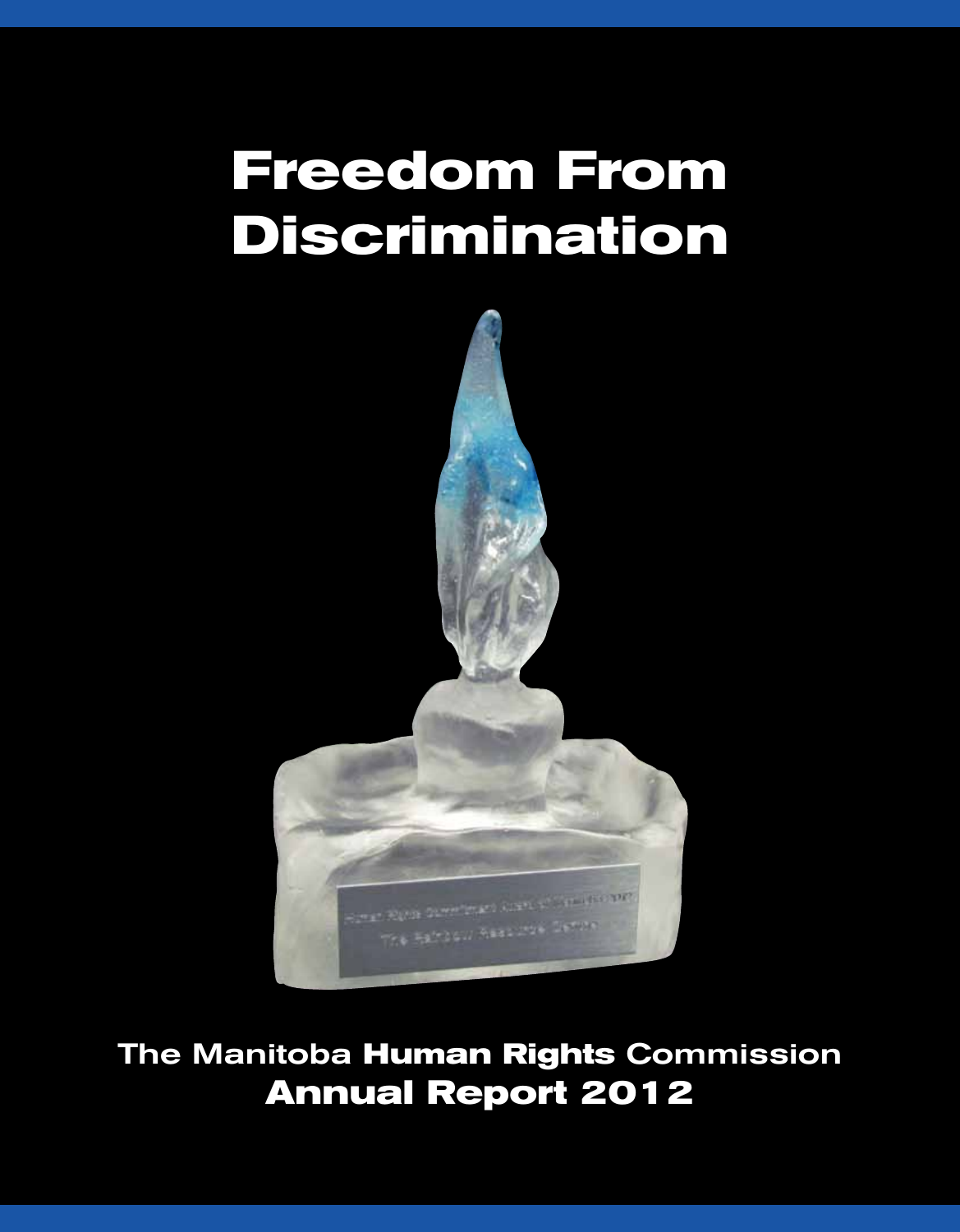# Your Human Rights in Manitoba

The underlying principle of the *Human Rights Code* (Manitoba) is the recognition of the individual worth and dignity of every person.

Discrimination under the *Human Rights Code (The Code)* is treating someone differently, to their disadvantage and without a valid reason or failing to take steps to accommodate special needs that are based on the characteristics covered under *The Code*. The *Human Rights Code* prohibits unreasonable discrimination in areas such as employment, housing, public services or contracts, and signs and notices.

*The Code* prohibits unreasonable discrimination on the following grounds, called "protected characteristics:"

- • Ancestry
- Nationality or national origin
- Ethnic background or origin
- Religion or creed, or religious belief, religious association or religious activity
- • Age
- Sex, including sex-determined characteristics, such as pregnancy
- Gender identity
- • Sexual orientation
- • Marital or family status
- • Source of income
- Political belief, political association or political activity
- Physical or mental disability
- • Social disadvantage

Members of other historically disadvantaged groups, not listed in this section of *The Code* may also be protected.

In determining whether discrimination has occurred, it is the effect, not the intention that counts.

Most employers, landlords or service providers that are located in Manitoba are regulated by provincial law and so are bound by Manitoba's *Human Rights Code*. Other private businesses, such as airlines, banks, and telecommunication enterprises, as well as the federal civil service and many First Nations governments and organizations, however, are regulated by federal law. Complaints against them must, therefore, be filed with the Canadian Human Rights Commission under federal human rights law.

The *Human Rights Code* overrides other provincial laws.

*The cover of the Annual Report is a photograph of the Human Rights Commitment Award of Manitoba designed by Jayne Nixon. Photograph by Sheilagh Hooper.*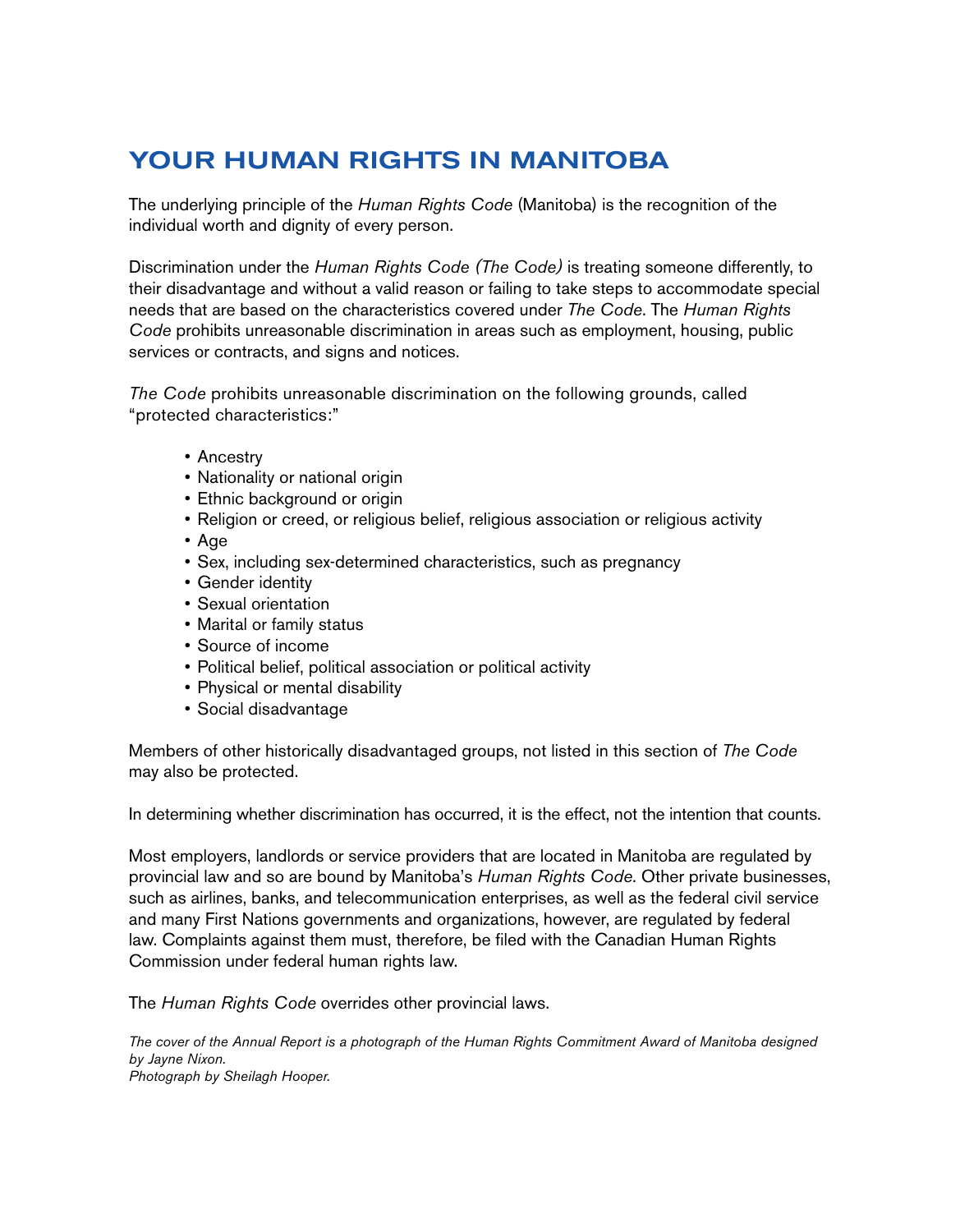

### **ATTORNEY GENERAL MINISTER OF JUSTICE**

Room 104 **Legislative Building** Winnipeg, Manitoba CANADA R3C 0V8

His Honour The Honourable Philip S. Lee, C.M., O.M. Lieutenant-Governor of Manitoba Room 235 Legislative Building Winnipeg, MB R3C 0V8

May it Please Your Honour:

I have the privilege of presenting for the information of your honour the Annual Report of The Manitoba Human Rights Commission for the year 2012.

Respectfully submitted,

wheer

Honourable Andrew Swan Minister of Justice **Attorney General**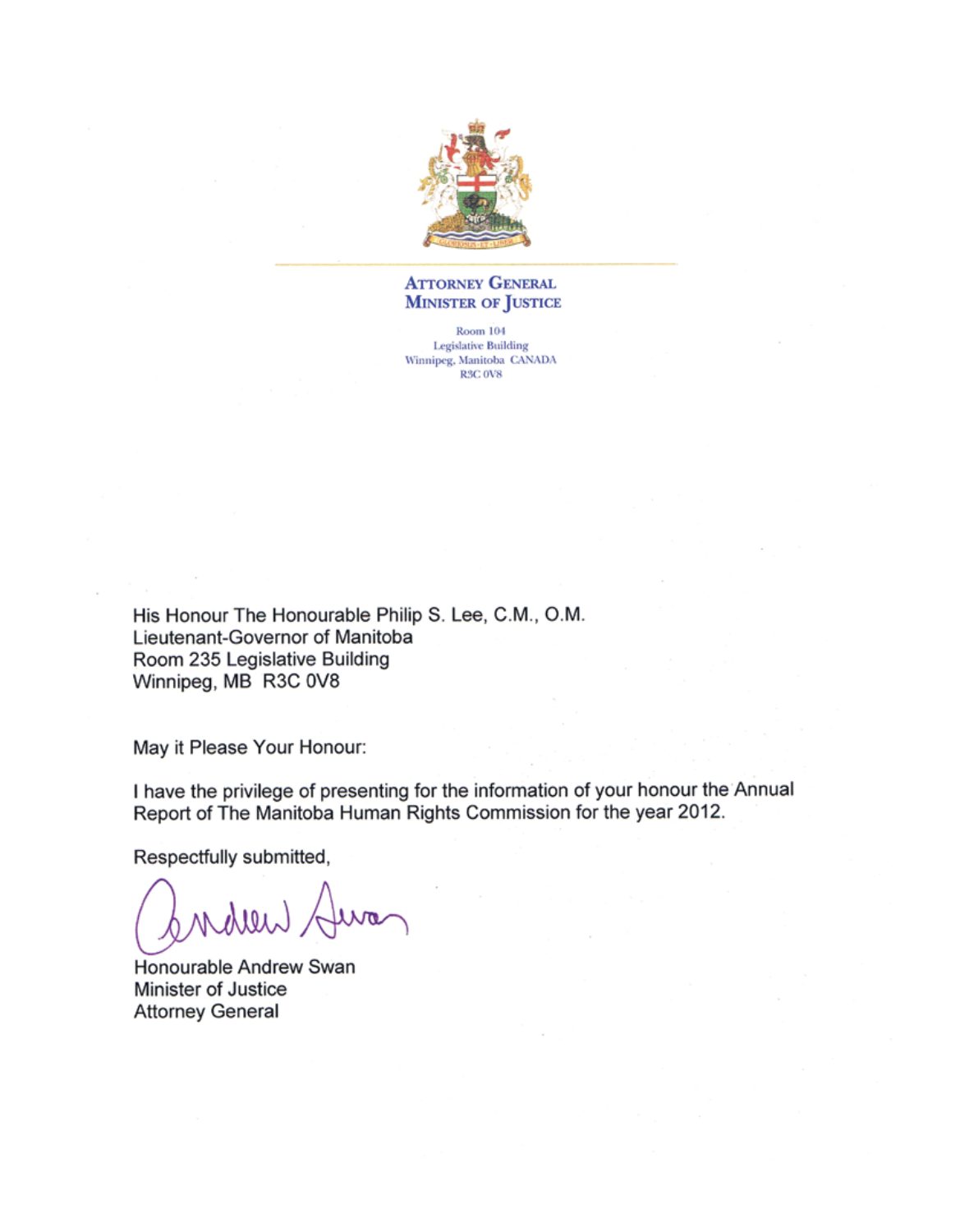

The Honourable Andrew Swan Minister of Justice and Attorney General Legislative Building Winnipeg, MB R3C 0V8

Sir:

We are pleased to forward to you, the Minister responsible for administration of The Manitoba Human Rights Code, the Annual Report of the Manitoba Human Rights Commission for the calendar year ending December 31, 2012.

me calendar ye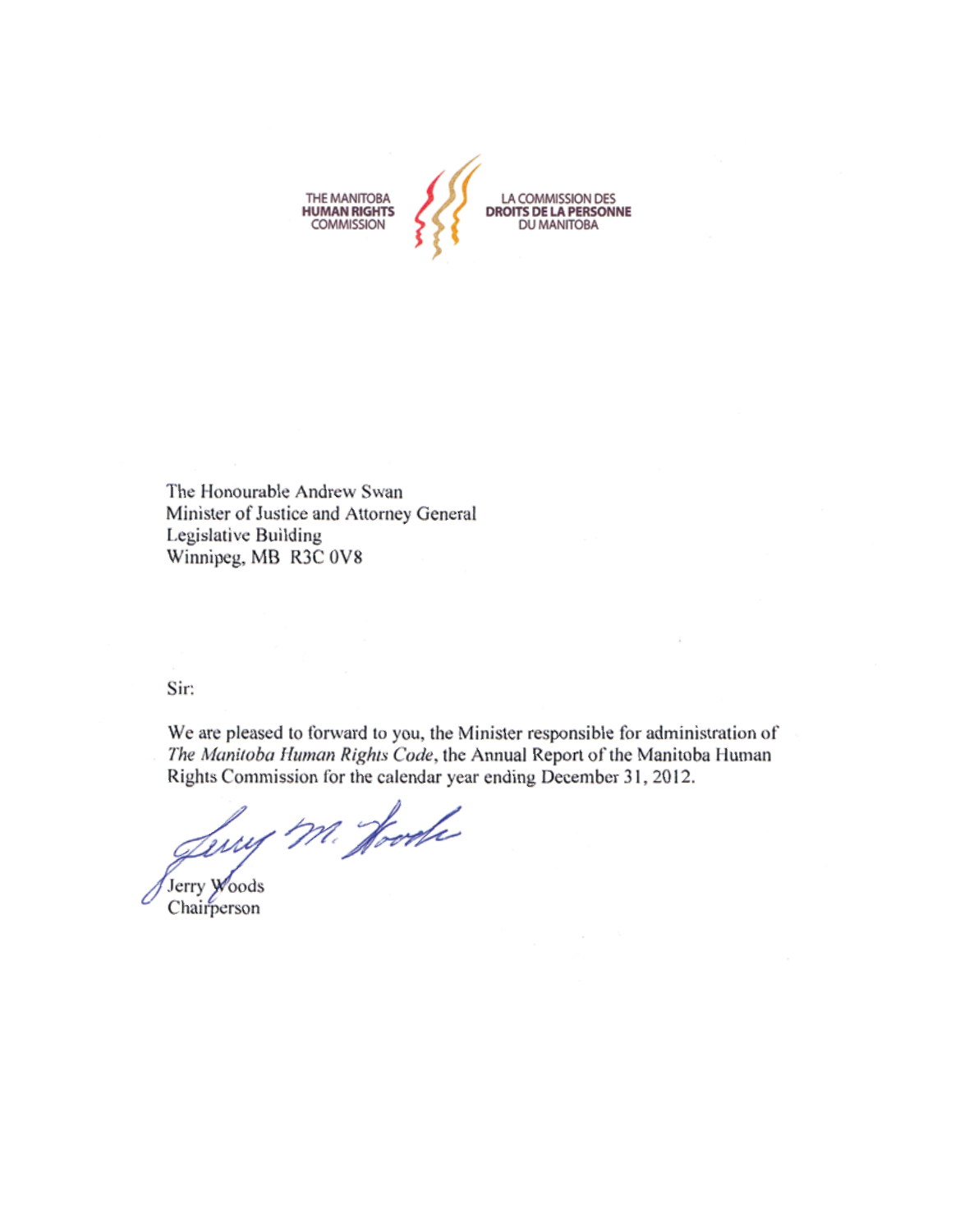# **TABLE OF CONTENTS**

| <b>Awareness of Human Rights</b> |  |
|----------------------------------|--|
|                                  |  |
|                                  |  |
|                                  |  |
|                                  |  |
|                                  |  |
|                                  |  |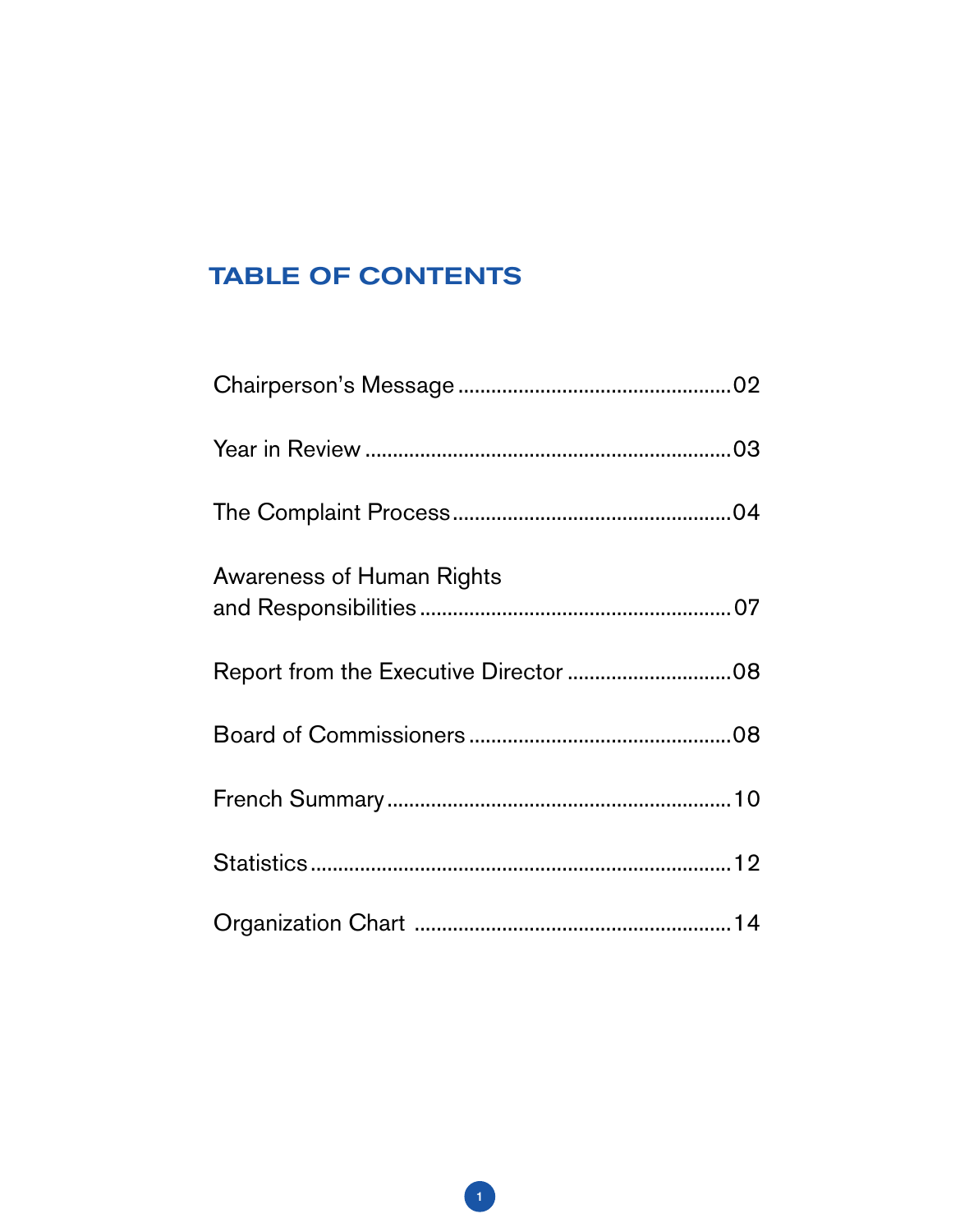

# Chairperson's **MESSAGE**

It was a remarkable year for the Manitoba Human Rights Commission.

During 2012, we celebrated the 25th anniversary of two events that changed the lives of many Manitobans. In the summer of 1987, 250 gay and lesbian supporters participated in the first annual Pride event. Later that year, on December 10, 1987 the *Human Rights Code (Manitoba)* officially replaced the *Human Rights Act*. Under the new *Human Rights Code*, sexual orientation was added to the list of protections from discrimination.

On May 30, 2012, at an event at the Manitoba Legislature, we honoured those individuals who, for many years, either vocally or quietly, fought for or defended the inclusion of sexual orientation as a protected ground from discrimination.

On the same day, Minister of Justice and Attorney General Andrew Swan announced amendments to the *Human Rights Code* and the inclusion of two new protected grounds. The first addition is gender identity, which would further protect transgender Manitobans. The second new ground is social disadvantage, to protect individuals who are, or are perceived to

be, undereducated, underemployed, homeless or live in inadequate housing or have chronic unemployment.

The Manitoba Human Rights Commission also hosted the 2012 Canadian Association of Statutory Human Rights Agencies (CASHRA) Annual Conference. We named the conference *Are we there yet?*, not because we think we are actually where we want to be in the evolution of human rights, but rather because this is a good question to re-assess and seriously consider whether change is taking longer than it should, or even more disturbing, to ask if we have lost ground.

Over the two day conference many people from across the country reminded us of the strides made and the struggles ahead. Past issues like harassment continue to haunt us. New issues such as mental health challenge us. The future issues of social and economic rights and gender identity reveal that there is still much work to be done. It was a thought-provoking conference and I would like to acknowledge all who planned it as well as those who participated.

And finally, it is with some sadness, but also with a great deal of admiration that I say goodbye to Dianna Scarth who has been the Executive Director of the Manitoba Human Rights Commission since 1996. Dianna has not only been the leader of the Commission, but also its inspiration. Both staff and Commissioners wish her the very best in all her future endeavours.

Jerry Woods **Chairperson** 

> *"It is said that the evolution of human rights is a journey. The question becomes, are we getting closer to the destination? The answer is yes. We have left the concept of tolerance behind and have travelled past the idea of acceptance. Our goal is now nothing short of inclusiveness."*

*Jerry Woods, CASHRA Conference, Winnipeg June, 2012*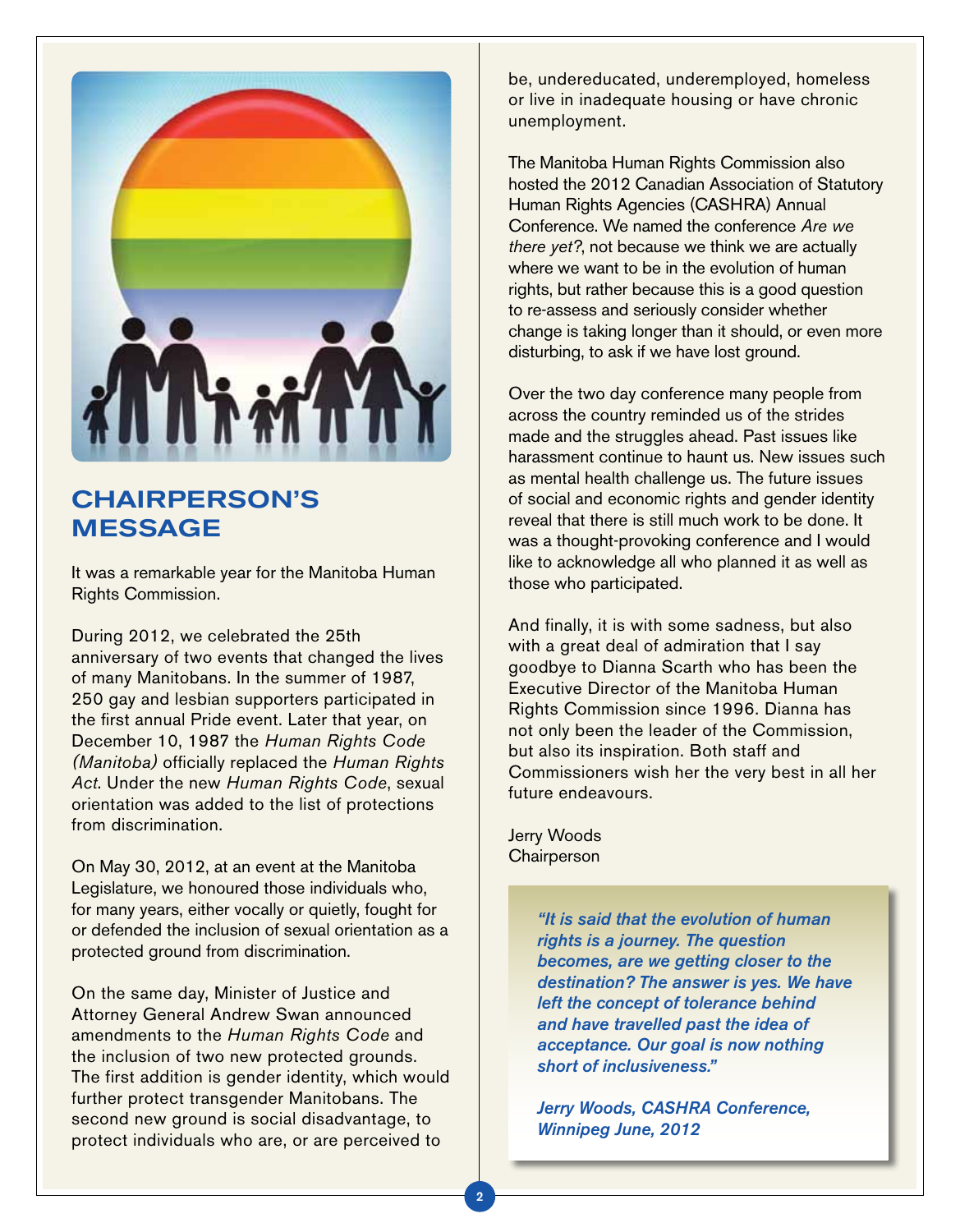# Year in Review

The Manitoba Human Rights Commission is authorized to mediate and investigate complaints of discrimination, to refer matters to adjudication, to educate the public and promote human rights.

### *2012 Highlights*

- • Amendments to the Human Rights Code *took effect June 14, 2012. The most substantial changes were the addition of two protected characteristics, "gender identity" and "social disadvantage."*
- • A celebration of the 25th Anniversary of *the Human Rights Code took place at the Manitoba Legislature on May 31, 2012.*
- • The Manitoba Human Rights Commission *was one of 17 groups granted intervener status in the appeal of Moore v BC (Ministry of Education) and School District 44 (North Vancouver) to the Supreme Court of Canada (SCC). The Appeal, which was heard on March 22, 2012, concerned whether the School District of North Vancouver and the BC Ministry of Education discriminated against Jeffrey Moore, a severely dyslexic student by failing to provide him with meaningful access to an appropriate education. On November 9, 2012, in a unanimous decision the SCC ruled that the North Vancouver District School Board (the District) had discriminated against Jeffrey Moore.*
- The final report of the Racialized *Communities and Police Services (RCAPS) Project was written and delivered to community leaders and Winnipeg Police Chief Devon Clunis. It was discussed during*  a final round table discussion held at the MHRC Office. The project was initiated in 2005, after the Centennial Neighbourhood *Safety Committee in Winnipeg informed the Commission about their concerns that police services were biased, based on race*  (Aboriginal ancestry). The final report is on *the Commission's website.*
- • The Manitoba Human Rights Commission, *with the members of the Canadian Association of Statutory Human Rights Agencies (CASHRA) called on all levels of government across Canada to implement the UN Declaration on the Rights of Indigenous Peoples.*
- At the 2012 "Are we there yet?" Canadian *Association of Statutory Human Rights Agencies (CASHRA) Human Rights Conference in Winnipeg, Mr. Stuart Murray,*  President and Chief Executive Officer of *the Canadian Museum for Human Rights (CMHR), and Ms Barbara Hall, President of CASHRA, signed a Memorandum of Agreement (MOU) that will see the*  two organizations work jointly to fulfill *their common goals of encouraging and fostering the advancement, promotion and understanding of human rights.*
- The Commission continued its youth *initiative, but in 2012 changed its focus from high school students to middle year students. Over the past twelve years the Commission has focused on young people offering rights and responsibility information through youth conferences, websites, written material and videos.*

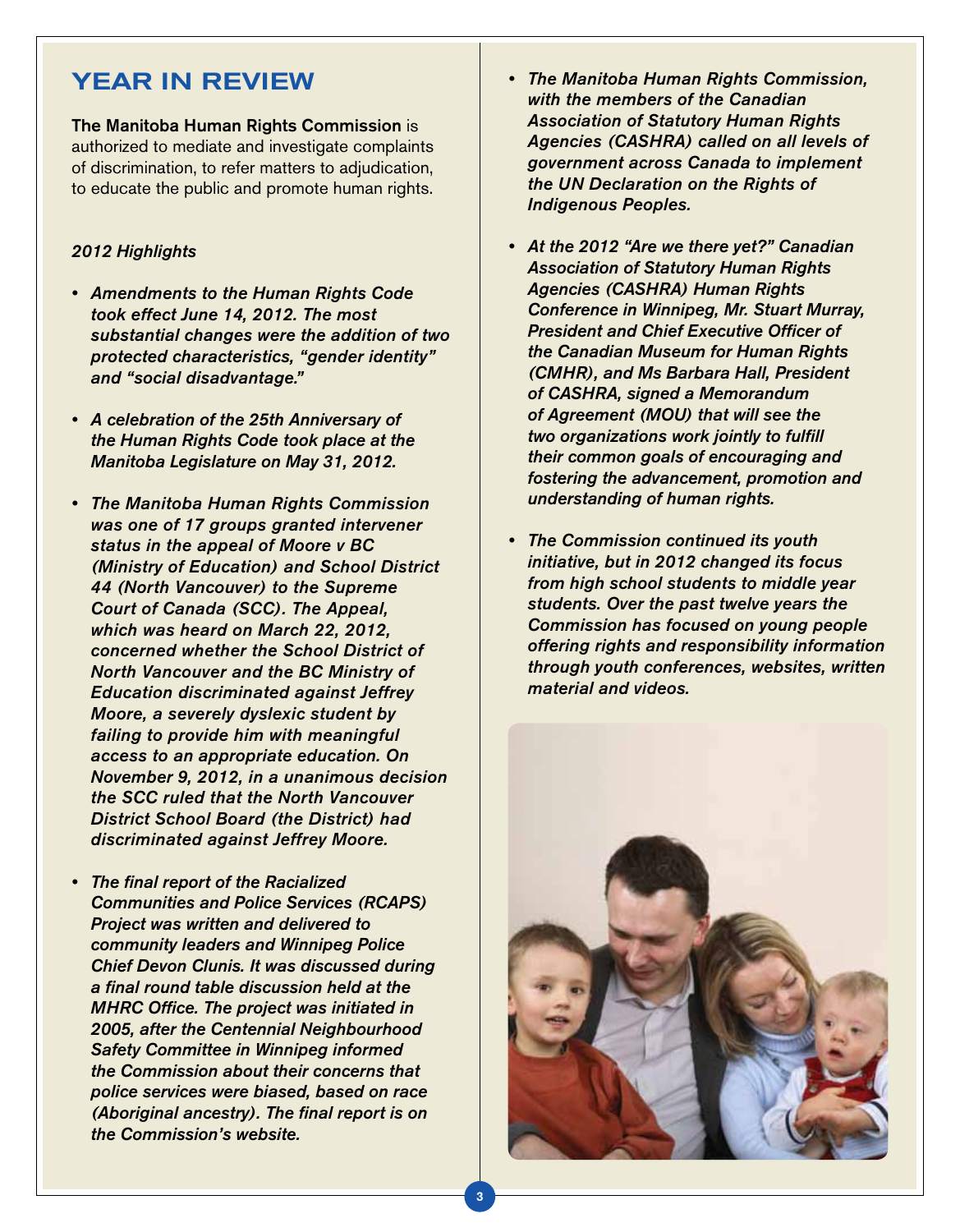# The Complaint **PROCESS**

#### Intake

The intake staff is often the first contact the public makes with the Manitoba Human Rights Commission. The Commission has intake staff in its Winnipeg, Brandon and The Pas offices.

In 2012 over 4400 requests for information were dealt with by the intake staff. Many of these calls resulted in referrals to other agencies. Approximately 8 per cent of the contacts were matters that directly related to *The Code*, while a further 19 per cent were requests for literature or information relating to human rights. As a result of these contacts, 358 files were opened.

#### Pre-complaint

Before a formal complaint is filed, the intake staff may recommend pre-complaint mediation, which is a voluntary, without prejudice, process. The Commission mediators attempt to resolve an issue prior to the filing of a formal complaint of discrimination. In 2012, 26 matters were resolved successfully using this process.

*Area and Ground(s): Alleged discrimination of failure to reasonably accommodate a physical disability in the provision of services*

*Background: A man with a physical disability who uses a wheelchair could not reach the counter to use the debit and/or credit card* 



*machine. Each time he used the machine he had to depend on others to key in his pin number. The machines were not portable and were bolted to the counter. When the man asked for a portable machine, he was told it was corporate policy to have the machines bolted to the counter. He contacted the Manitoba Human Rights Commission saying that his special needs based on physical disability were not reasonably accommodated.* 

*Resolution: In pre-complaint resolution, the parties reached an agreement that included an apology for any inconvenience this practice caused the man and the store implemented independent accessibility to PIN pads in all of its more than twenty stores in Manitoba. Although this complaint*  was filed by an individual, the agreement is *considered a systemic resolution since the new practice of having independent accessibility will*  benefit the many people who are not capable of *reaching the PIN pad on the counter.* 

# *Fast Fact*

*In 2012, 47 per cent of the complaints*  filed were based on disability. Of *these, 69 per cent dealt with physical disabilities and 31 per cent dealt with mental disabilities.*

### **Mediation**

If a formal complaint is filed, complainants are advised that the Commission offers mediation as an option for the parties to consider, before or during an investigation. It is important to note that during mediation at this stage of the process, no assessment or decision about the complaint is made. At times, a mediated settlement can achieve more, from the perspective of the complainant, than a public hearing. This process is often more satisfactory to the respondent as well.

*Area and Ground(s): Alleged discrimination in employment based on sex, including pregnancy and circumstances related to pregnancy and the failure to reasonably accommodate special needs*

*Background: After working for the respondent for just over one year, the complainant*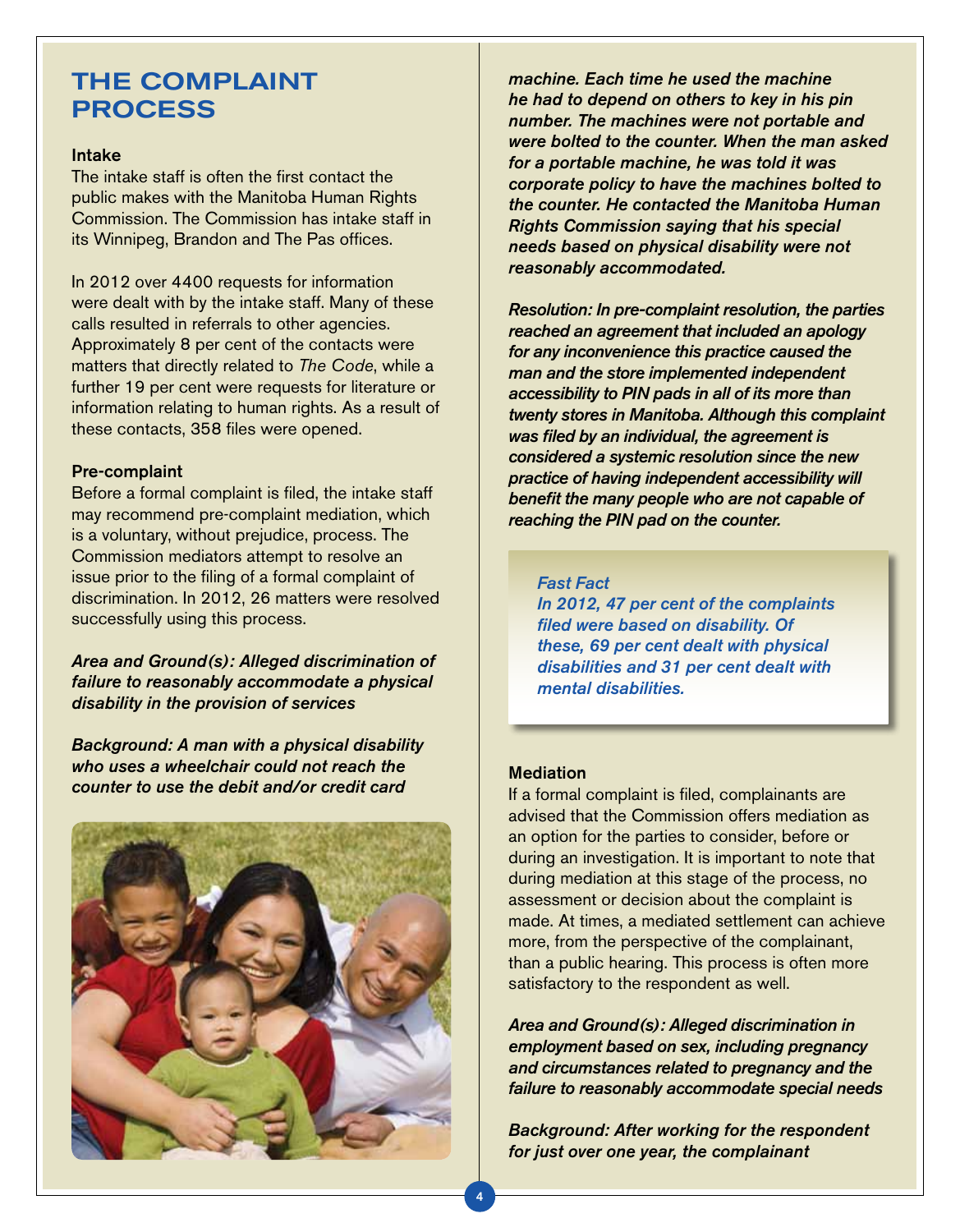*informed her manager that she was pregnant. According to the complainant, accusations of breach of contract, a refusal by the respondent*  to issue a training certificate and a lack of *accommodation followed. She subsequently*  was terminated from her job. She filed a *complaint with the Human Rights Commission saying that the respondent discriminated against her in her employment on the basis of sex, including pregnancy and circumstances related to pregnancy as well as a failure to reasonably accommodate her special needs.*

*Since the parties were interested in attempting a voluntary resolution of the matter, a formal written response to the complaint was not requested.*

*Resolution: During pre-investigation mediation the parties voluntarily reached an agreement which included, the respondent paying the complainant \$10,000 in respect of general damages for injury to dignity, feelings or self respect. The complainant agreed to sign an all inclusive release.* 

## *Fast Fact*

In 2012, 95 complaints were successfully *mediated during the pre-complaint process, the pre-investigation stage or during the investigation.*

#### Investigation

Each complaint that is not resolved in the mediation process is assigned to the seven person investigation team. During 2012 the average length of an investigation (from the date it was assigned to an investigator up to and including the date the written preliminary or investigation report was completed) was 8.65 months.

Before an investigation begins a preliminary assessment may be done to determine if the complaint, as filed, is within the jurisdiction of the Commission and/or whether the complaint or complainant has disclosed a reasonable ground to support the alleged contravention of the *Human Rights Code*. This Preliminary Assessment Report is sent to the Board of Commissioners with a recommendation.

Complaints that are investigated are done so in an impartial manner. The investigator interviews witnesses and obtains documents and information to thoroughly explore the positions of both parties. A formal report called an Investigation Assessment Report, which includes a recommendation to proceed or dismiss the complaint, is written for consideration by the Board of Commissioners.

### *Fast fact*

*In 2012, the investigation team was*  assigned 159 formal complaints to *investigate and the team completed Preliminary Assessment Reports (20) and Investigation Assessment Reports (79) on 99 complaints.*

### Withdrawn or Abandoned

The team of investigators and mediators prepared 43 reports with respect to complaints that were either withdrawn or abandoned during 2012.

#### **Dismissed**

Where there is insufficient evidence to support a complaint, or no contravention of *The Code* is found, or the Board is satisfied that the complaint is frivolous or vexatious, the Board will dismiss it. Once a case has been dismissed it does not go any further.

### *Area and Ground(s): Alleged discrimination in employment on the basis of sex*

*Background: A woman and a man, who were employed as caregivers, were observed during direct supervision on how they interacted with clients. After the woman went home she was contacted by her employer's Director of Human Resources and informed that she was suspended because of abuse allegations. Her employment was subsequently terminated while*  the male worker's was not. She filed a complaint *alleging she was discriminated against on the basis of her sex.* 

*An investigation took place. The employer revealed that the woman was an experienced member of the staff who was training the male employee.* 

The investigation found insufficient evidence *to demonstrate that the woman's sex was a*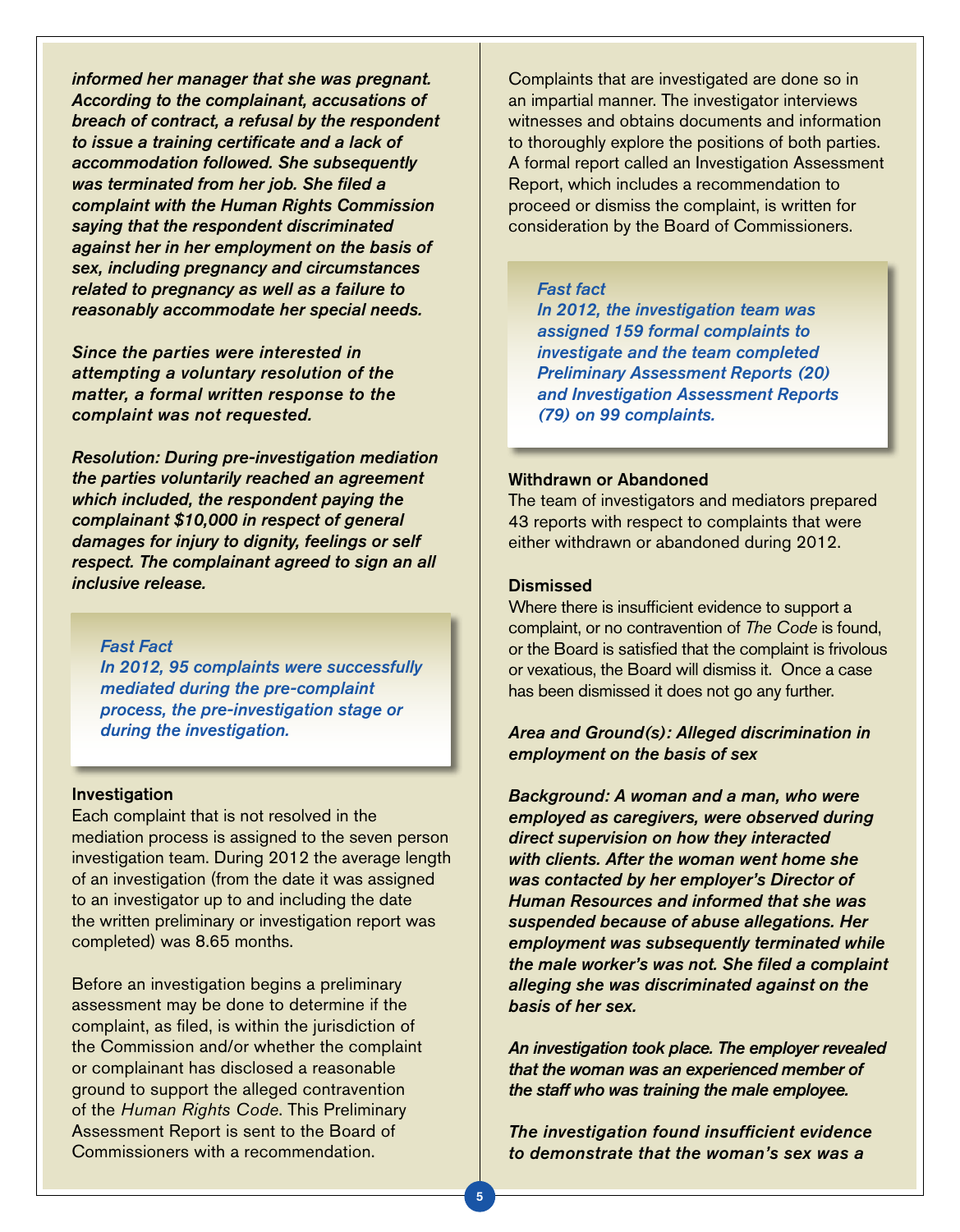*factor in her employer's decision to terminate her employment.* 

*The Board of Commissioners dismissed the complaint.* 

*Fast Fact* In 2012, 81 of the 258 closed complaints *were dismissed by the Board.* 

#### Board Directed Mediation

Where the Board finds that the complaint has enough support in the evidence to proceed further and should not be dismissed, it may provide the parties with the opportunity to discuss settlement. This is referred to as Board Directed Mediation.

### *Fast Fact*

Of all the complaints filed during *2012, 74 per cent were in the area of employment.* 

*Area and Ground(s): Alleged discrimination in employment based on the failure to accommodate special needs (disability)* 

Background: A woman filed a complaint *claiming that her employer discriminated against her by failing to reasonably accommodate her disability. She eventually resigned from her job. As she had a hearing impairment, she had asked for a strobe light*  as a visual signal for a fire alarm. She also *said she was asked to carry a walkie-talkie, (in addition to two cell phones, which she used in the past) even though she explained it would be impossible for a person with a hearing impairment to use it.* 

*Pre-investigation mediation was not successful and a full investigation took place. The investigation revealed the employer was reasonably aware of the special needs the complainant had because of her hearing impairment and that the accommodation process was severely flawed. The complaint went before the Board of Commissioners and Board Directed Mediation was ordered. If that* 

*had failed an adjudicator would have been requested for a public hearing. A settlement however, was reached.* 

Resolution: The woman received \$6,500.00 for *general damages. Her employer had to review a reasonable accommodation policy and make appropriate changes. Staff at the company also had to attend workshops offered by the Manitoba Human Rights Commission by April 1, 2013.*

### *Fast Fact*

In 2012, 31 files were referred to Board *Directed Mediation and 23 cases were voluntarily resolved at this stage.*

#### Referred to Adjudication

When the Board directs that mediation should take place, it lets the parties know that if mediation is not successful, the matter will be sent to adjudication. In 2012, 12 files were referred to adjudication.

#### Legal Proceedings

In 2012, 5 adjudicated decisions were issued. Two other hearings were held but those decisions have not yet been released.

There were no judicial reviews during the year.

#### *Fast Fact*

*Legal proceedings and decisions can be found on the Commission's website. www.manitobahumanrights.ca.*

#### Settled prior to adjudication

The Commission's legal counsel will make a final attempt to settle the matter before adjudication. Four files, which had been referred to adjudication, were resolved by legal counsel in 2012, before the hearing took place.

#### *Fast Fact*

*The Commission continues to expand its community activities and made public*  presentations to almost 2,675 people.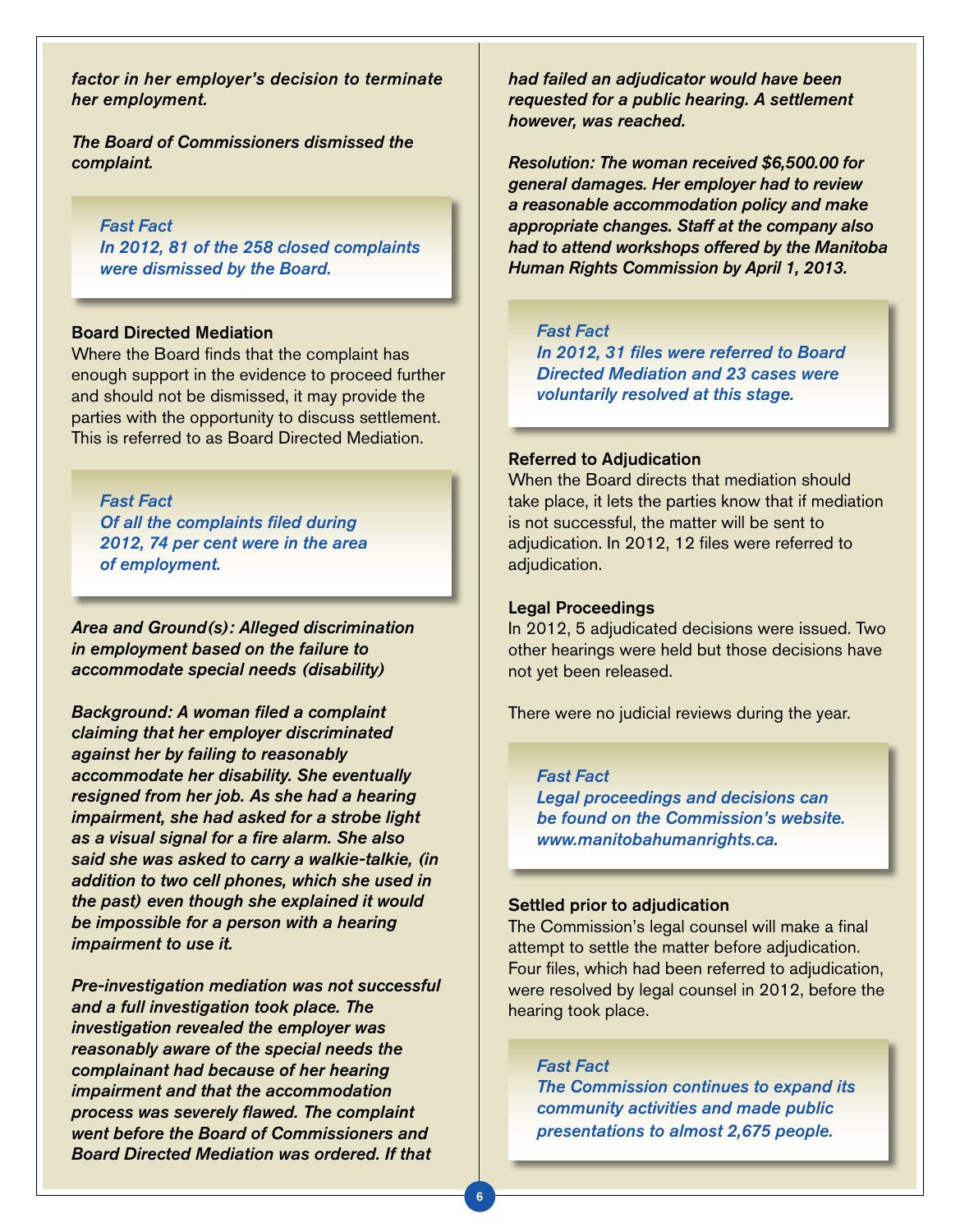# Awareness of human rights and **RESPONSIBILITIES**

In February the Manitoba Human Rights Commission launched its Facebook page. It gained in popularity throughout the year featuring human rights news, historical events, videos and information about your rights in Manitoba.

Changes to the Commission's website included adding sample settlements, which provide visitors to the site with a general overview of the types of settlements that are frequently negotiated.

In February the Commission embarked on a pilot project involving human rights education for students at École River Heights School. The pilot project was designed for grades 7 to 9 students and a "Rights Rally Team" consisting of staff of the Commission arrived at the school and spent the day doing workshops.

The "Y Rights Youth Conferences," which were held in Winnipeg and Shilo in April, were also focused towards junior high students. The goal was to reach out to younger students and deliver an anti-discrimination message as they continue into their high school years.

#### *Fast Fact*

Over 285 employers, supervisors, human *resource specialists and other interested people attended the Commission's seminars and workshops in 2012.* 

The Commission's Outreach Officer gave presentations and written materials to newcomers at the Entry Program curriculum throughout the year. Her activities during 2012 also took her to such communities as Notre Dame du Lourdes, Portage la Prairie and Selkirk providing basic information about discrimination and the *Human Rights Code*. On March 21, International Day for the Elimination of Racial Discrimination, she made presentations to both junior and high school students.

In celebration of the 25th Anniversary of the *Human Rights Code* the Commission published a Report to the Community and released it on December 10, 2012, the day the *Human Rights Code* (Manitoba) was proclaimed in 1987.

The Manitoba Human Rights Commission and its valued partners, the Manitoba Association for Rights and Liberties and the Canadian Human Rights Commission announced that Winnipeg artist Jayne Nixon was chosen to create art work symbolizing a dedication to human rights for the recipients of the 2012 Human Rights Commitment Award of Manitoba (shown on front cover).

International Human Rights Day was once again celebrated with seven Manitobans receiving Human Rights Awards.

The Annual Human Rights Commitment Award of Manitoba recognizes those who have promoted respect for human rights and fundamental freedoms and have advanced the rights of Manitobans.

The Recipients of the 2012 Human Rights Commitment Award of Manitoba are: Jane Burpee, Education Coordinator with the Manitoba Schizophrenia Society; The Rainbow Resource Centre, a major resource and support centre serving Manitoba's Gay, Lesbian, Bisexual, Transgendered and Two Spirited (GLBTT) communities; and Louise Simbandumwe, Director of SEED Winnipeg's Asset Building Programs and founder of Run for Rights.

The Annual Sybil Shack Human Rights Youth Award recognizes the work of a person or group of people, 25 years old and under that has had an impact on the advancement of human rights as guaranteed in the Canadian Charter of Rights and Freedoms and human rights legislation in Manitoba.

The recipients of the Sybil Shack Human Rights Youth Award for 2012 are: Ayla and Van Hamilton of Major Pratt School, Russell Manitoba; Muuxi Adam, After School Program Coordinator at the Immigrant and Refugee Community Organization of Manitoba; and Chelsea Caldwell, a second year student at the University of Winnipeg.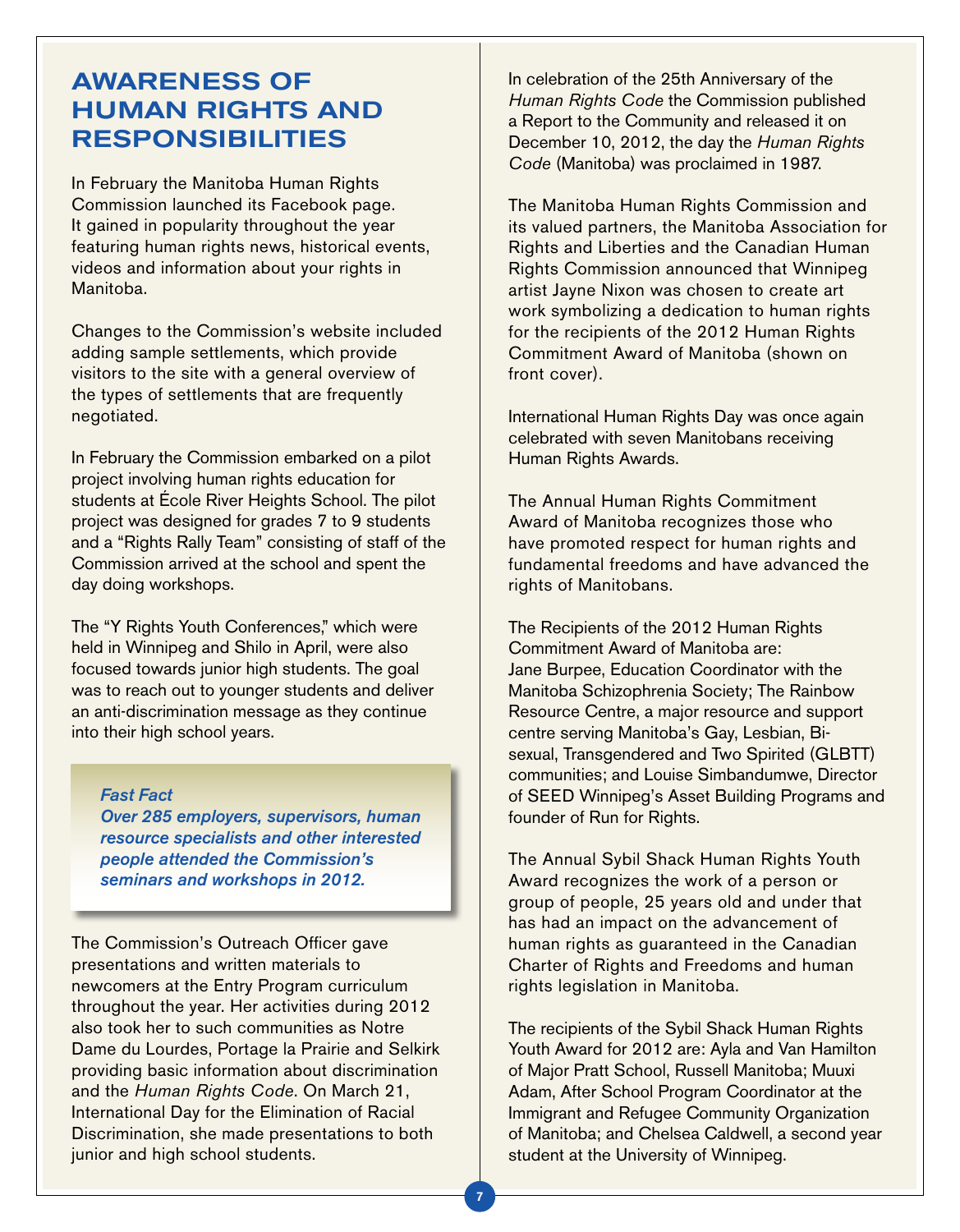# Report from the Executive Director

The past year saw changes to the Human Rights Commission, which included staff and *The Code*.

It has been my pleasure to serve as interim Executive Director over the past six months, after the departure of Dianna Scarth who held the position for 16 years. Dianna's management and organizational skills resulted in an easy transition for both me and the staff as we awaited our new Executive Director.

With the *Human Rights Code's* 25th Anniversary, amendments were announced, which included two new, long sought for protected characteristics: gender identity and social disadvantage.

Over the years, the Commission has noted certain trends in terms of the complaints filed. We have, for example, drawn to the attention of the public the increase in discrimination based on pregnancy. We have also noted the steady increase in the number of complaints based on mental disability. This year we are discovering another possible trend; the number of sexual harassment cases that were referred to adjudication. Ten of the twelve complaints that were referred to adjudication in 2012 included sexual harassment allegations; seven of those complaints involved small businesses, and six of them involved harassment by the owner of the business.

The obvious concern is that sexual harassment continues to take place in the workplace, keeping in mind that it has been over 23 years since the Supreme Court of Canada ruled that it is a form of sex discrimination. This 1989 ruling was the result of a Manitoba Human Rights Commission case, Janzen v. Platy Enterprises Ltd., and a seven year struggle before the case was won by both Dianna Janzen and the women of Canada.

Dianna Janzen, who is now Dianna Evangeline, spoke at the National 2012 CASHRA Human Rights Conference in Winnipeg for one of the first times since that landmark decision. Even though the ruling was victorious, it was not a pleasant journey. At times Dianna blamed herself, she became estranged from some family and friends

and experienced loss after loss in various courts. She is now considered a hero and it cannot be overstated that she had a huge impact on human rights in Canada. While speaking at the conference she said she still remains concerned about sexual harassment in the workplace, and it is disappointing to see her concerns realized in the 2012 cases referred to adjudication at the Manitoba Human Rights Commission.

As the year ends, we say goodbye to Paula Hamilton, Manager of Investigation and Mediation as she moved to Manitoba Hydro, Nancy Flintoft, a Human Rights Officer and Investigator who retired after many years of dedication to her job and Maryann Flett who has moved to another province. As we approach 2013, however, we are looking forward to working with our new Executive Director who will be joining the Commission at that time.

George Sarides Acting Executive Director

# Board of **COMMISSIONERS**

### **Chairperson**

Jerry Woods is a proud member of the Couchiching First Nation and hosts all the Commission's youth conferences. His background in the labour movement and his expertise as a negotiator serve him well as a strong advocate for Aboriginal employment and human rights issues. He continues to work in the community as an activist and strives for equitable outcomes with a dedication to improving the quality of life for all people. Jerry's passion is golf, and his joy is his family, wife Cathy, their six children, and eleven grandchildren.

#### Vice-Chairperson

Yvonne Peters has a Bachelor of Arts and a Bachelor of Law from the University of Saskatchewan and a Bachelor of Social Work from the University of Regina. She practices equality rights law in Winnipeg, providing legal consultation and advice. She serves as the Vice-Chair of the Accessibility Advisory Council appointed by the Honourable Jennifer Howard, Minister Responsible for Persons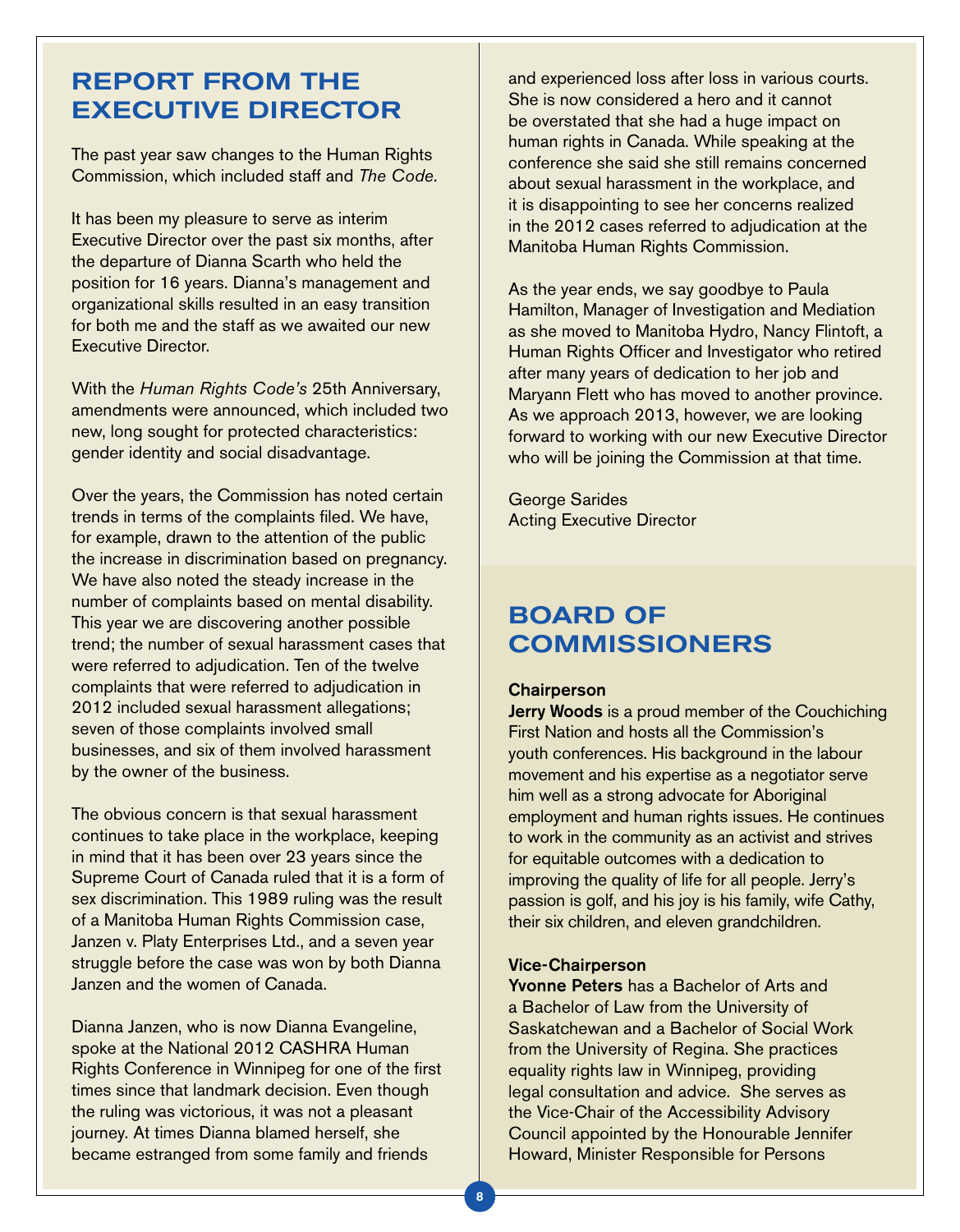with Disabilities. Her community work includes serving as a council member of the Manitoba Bar Association, as a member of the Council of Canadians with Disabilities' Human Rights Committee and as a board member of the Winnipeg Folk Festival.

## **Commissioners**

Robin Dwarka is the Director of Finance for Legal Aid Manitoba. She is a Certified Management Accountant (CMA) and has a Bachelor of Commerce (Honours) from the University of Manitoba. Robin is a founding member of the Manitoba Pan Handlers, a local steel band. She is actively involved with Anansi, a school for the performing arts to promote the Caribbean culture through dance, music and drama to youth in Winnipeg.

Elliot Leven is a lawyer by profession and his preferred areas of practice are labour and employment law and Aboriginal law. He is an active member of Winnipeg's gay and Jewish communities. He is the immediate past president of the Community Unemployed Help Centre, a member of various Law Society of Manitoba committees, and a member of the Canadian Association of Labour Lawyers. He has been a Manitoba Human Rights Commissioner since 2002.

Sheena Rae Reed was born and raised in Flin Flon and returned to her hometown after receiving her Arts Degree from the University of Manitoba and studying two years of law. Today she works with Child and Family Services for the Government of Manitoba. Over the last 25 years Sheena has coached girls' gymnastics and has been involved in Big Brothers/Big Sisters. She is also a Board Member of the Northern Women's Resource Centre in Flin Flon and the Vice-President of the Flin Flon Friendship Centre's Board of Directors.

André Doumbè was born in Cameroon, Africa and studied Business Administration and is currently working as a Statistical Clerk at the Market Analysis Group, Agriculture Canada. Mr. Doumbe has over twenty years community involvement at the grassroots level. He is currently serving as the President of the African Communities of Manitoba Inc. (ACOMI), a coalition of African grassroots organizations. He is a member of the Manitoba Immigration Council and volunteers at United Way of Winnipeg.

Ajit Kaur Deol, O.M. has a BA (Honours) and a MA from the University of Toronto. She was a teacher in Winnipeg for many years. Ajit is credited with developing the Caroline McMorland School for the mentally disabled in Ontario, where she was principal. In 1985-86, she was the first woman president of a Sikh Gurudwara (temple) in North America. Ajit is a recipient of the Order of Manitoba and the Queen Elizabeth II Golden Jubilee Medal and has been on the Board of Directors of countless organizations and is currently a member of the Advisory Committee Punjab Foundation, Boards and Commissions, and a Director on the Board of the Seven Oaks School Education Scholarship Foundation.

Joan Hay has lived in Winnipeg's inner city for over twenty-five years. Joan co-authored a book on community development titled *In Their Own Voices: Building Urban Aboriginal Communities*, and is the current President of the Spence Neighbourhood Association. She is also involved with many inner city boards and committees and currently works at the Ma Mawi Wi Chi Itata Centre Inc. as a Community Helper/Emergency Services Worker and at the Native Women's Transition Centre as a Residential Support Worker. Joan is of Ojibwe/ Dakota descent from Waywayseecappo First Nation in Manitoba.

Leo Aniceto is a staff lawyer for Somerset Law Office, Family Unit, Legal Aid Manitoba. Prior to this, he practiced on his own for about five years helping clients in the areas of family law, criminal law, child protection and real estate. Leo has three children. He is a member of the Filipino community and enjoys helping fellow Filipinos with their legal problems whenever he can.

Karen Banuga is a Research/Copyright Officer and Access and Privacy Coordinator for the Assiniboine Community College. She has a Bachelor of Arts Degree from Brandon University and is a member of the Islamic Community. Karen is a strong advocate of women's rights and is an active member of the Manitoba Government Employees Union and Chief Steward. She loves to travel and finds it helpful in understanding other cultures and belief systems. Karen is married with four children.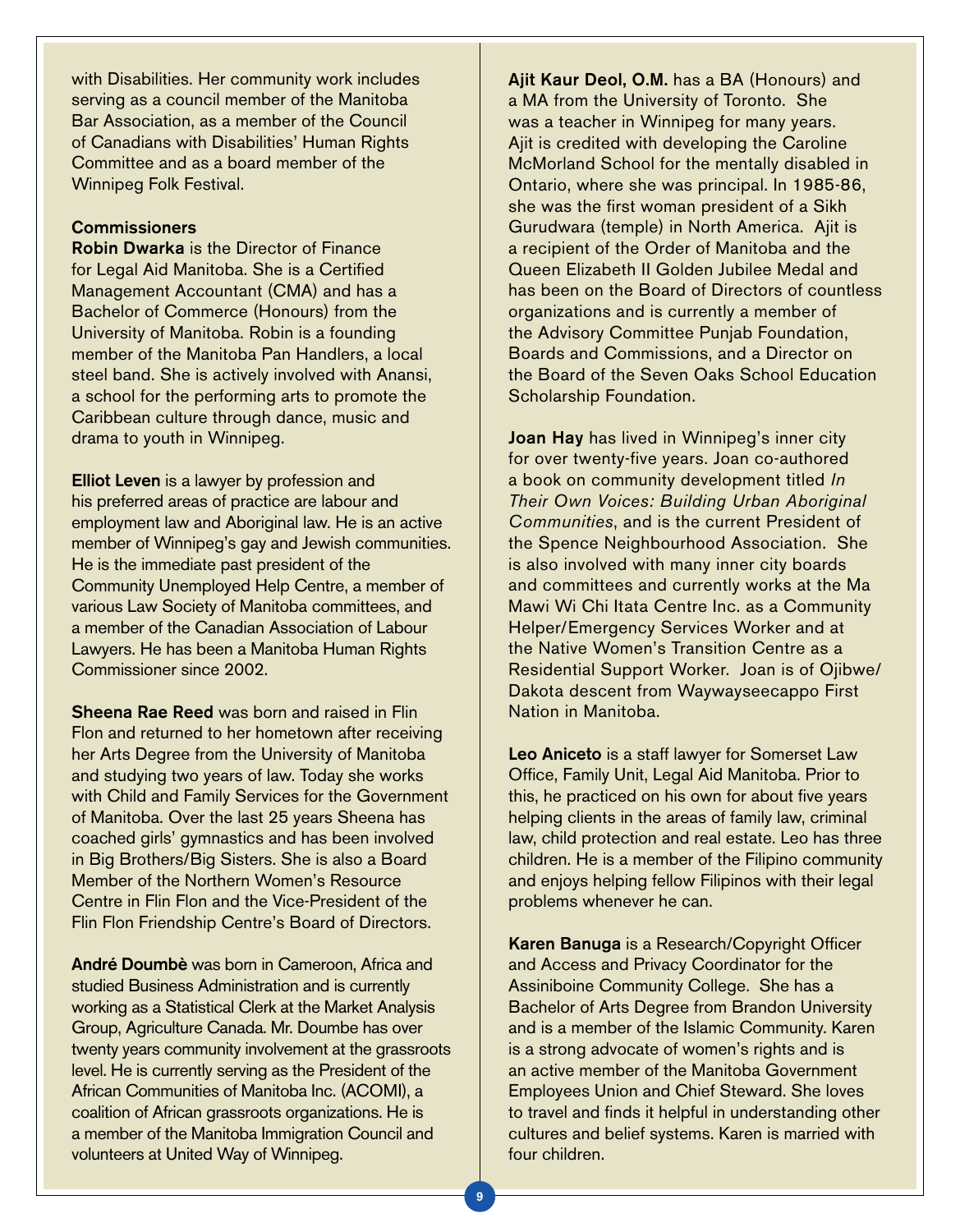

# Résumé en français du rapport annuel de 2012 de la Commission des droits de la personne du Manitoba

Le principe fondamental du *Code* des droits de la personne du Manitoba est la reconnaissance de la valeur et de la dignité individuelles de chaque être humain.

Selon le *Code* des droits de la personne, traiter quelqu'un différemment, à son désavantage et sans raison valable, ou omettre de prendre des mesures pour répondre aux besoins spéciaux basés sur des caractéristiques protégées par le Code constitue de la discrimination. Le *Code des droits de la personne* du Manitoba interdit la discrimination injustifiée dans les domaines comme l'emploi, le logement, les services publics et les contrats, et sur les affiches et les avis.

### Faits saillants de 2012

Les modifications apportées au *Code* des droits de la personne ont pris effet le 14 juin 2012.

Les plus importantes sont l'ajout de deux caractéristiques protégées, qui sont l'« identité sexuelle » et les « désavantages sociaux ».

Le 25e anniversaire du *Code des droits de la personne* a été célébré à l'Assemblée législative du Manitoba le 31 mai 2012.

La Commission des droits de la personne du Manitoba comptait parmi les 17 intervenants dans l'arrêt de la Cour suprême du Canada *Moore c. Colombie‑Britannique (Éducation)*  mettant en cause le district scolaire no 44 (North Vancouver). L'appel, entendu le 22 mars 2012, visait à déterminer si le district scolaire de North Vancouver et le ministère de l'Éducation de la Colombie-Britannique avaient exercé de la discrimination à l'égard de Jeffrey Moore, atteint d'une dyslexie sévère, en omettant de lui offrir un accès suffisant à des études convenables. Le 9 novembre 2012, la Cour a jugé, dans une décision unanime, que le district scolaire de North Vancouver avait fait preuve de discrimination à l'endroit de Jeffrey Moore.

Le rapport final du projet Collectivités racialisées et services de police a été présenté aux dirigeants communautaires et au chef de police de Winnipeg, Devon Clunis. Il a fait l'objet d'une table ronde finale tenue au bureau de la Commission. C'est un projet qui a vu le jour en 2005, lorsque le comité de surveillance du quartier Centennial à Winnipeg a confié à la Commission des droits de la personne du Manitoba qu'il s'inquiétait de la présence possible de préjugés raciaux (fondés sur l'ascendance autochtone) dans les services de police de son quartier. Le rapport final figure dans le site Web de la Commission.

Avec l'appui des membres de l'Association canadienne des commissions et conseil des droits de la personne, la Commission des droits de la personne du Manitoba a demandé à tous les niveaux de gouvernement du Canada de mettre en application la Déclaration sur les droits des peuples autochtones des Nations Unies.

À la conférence « Y sommes-nous? » de 2012 de l'Association canadienne des commissions et conseil des droits de la personne qui a eu lieu à Winnipeg en 2012, M. Stuart Murray, président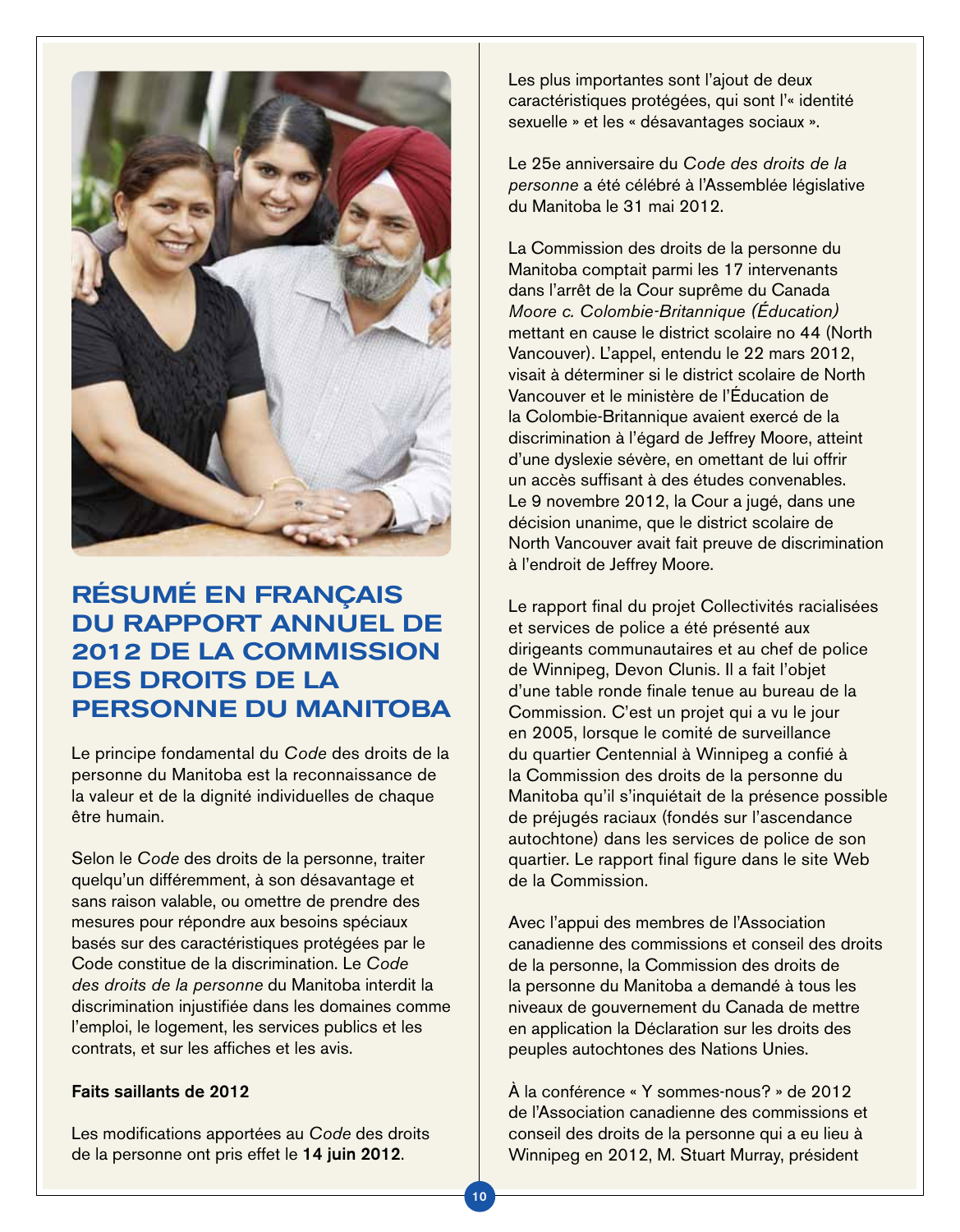et directeur général du Musée canadien des droits de la personne, et Mme Barbara Hall, présidente de l'Association, ont signé un protocole d'entente engageant les deux organismes à unir leurs efforts pour faire avancer leurs objectifs communs consistant à encourager et à favoriser l'avancement, la promotion et la compréhension des droits de la personne.

La Commission a poursuivi ses démarches visant les jeunes, sauf qu'en 2012, elle a ciblé les élèves des années intermédiaires plutôt que ceux du palier secondaire. Depuis douze ans, la Commission n'a pas ménagé ses efforts pour atteindre les jeunes et leur fournir de l'information sur les droits et responsabilités au moyen de conférences, de sites Web, de documents écrits et de vidéos s'adressant directement à eux.

# Traitement des plaintes – Vue d'ensemble

Dépôt – En 2012, plus de 4 400 demandes de renseignements ont été traitées par le personnel responsable de l'accueil. De nombreux appels ont été renvoyés à d'autres organismes. Dans environ 8 % des cas, le sujet était directement relié au Code, et il y avait aussi 19 % des appels qui visaient à obtenir de la documentation ou de l'information sur les droits de la personne. Au total, 358 nouveaux dossiers ont été ouverts.

Avant le dépôt d'une plainte – Avant qu'une plainte officielle soit déposée, le personnel responsable de l'accueil peut recommander une médiation, qui est un processus volontaire mené sous réserve de tous droits. Les médiateurs de la Commission tentent de régler les problèmes avant le dépôt d'une plainte en bonne et due forme pour discrimination. En 2012, 26 affaires ont été réglées de cette façon.

Médiation – Si une plainte officielle est déposée, les plaignants sont informés que la Commission offre aux parties la possibilité de recourir à une médiation, avant ou pendant l'enquête. Il est à noter que, pendant la médiation, aucune évaluation de la plainte n'est effectuée et aucune décision n'est prise à son sujet. Parfois, un

arrangement à l'amiable peut, du point de vue du plaignant, être plus profitable qu'une audience publique. Le plus souvent, cette façon de procéder donne des résultats plus satisfaisants également pour les plaignants.

Enquête – Chaque plainte non résolue au cours du processus de médiation est assignée à l'équipe d'enquête, composée de sept personnes. En 2012, la durée moyenne d'une enquête (de la date où elle a été attribuée à un enquêteur jusqu'à la date où le rapport d'enquête ou le rapport préliminaire a été rédigé) a été de 8,65 mois.

Plaintes rejetées – En 2012, 81 des 258 plaintes traitées ont été rejetées par le conseil.

Médiation du conseil – Durant l'année, 31 dossiers ont fait l'objet d'une médiation du conseil et 23 dossiers ont été réglés de plein gré à ce stade.

Arbitrage – En 2012, 12 dossiers ont été soumis à l'arbitrage.

Règlement avant l'arbitrage – En 2012, quatre dossiers ayant été envoyés en arbitrage ont été réglés par les avocats avant l'audience prévue.

Actions en justice – En 2012, 5 décisions ont été rendues. Il y a eu deux autres audiences, mais la décision dans chaque cas n'a pas encore été communiquée.

# Connaissance des droits de la personne et des responsabilités en la matière

Plus de 285 personnes, notamment des employeurs, des superviseurs et des spécialistes des ressources humaines, ont assisté aux séminaires et ateliers présentés par la Commission en 2012.

La Commission a continué d'accroître ses activités communautaires et a fait des présentations publiques devant près de 2 675 personnes.

Pour souligner le 25e anniversaire du *Code des droits de la personne*, la Commission a publié son *Rapport à la collectivité* le 10 décembre 2012, soit la date anniversaire de promulgation du Code au Manitoba en 1987.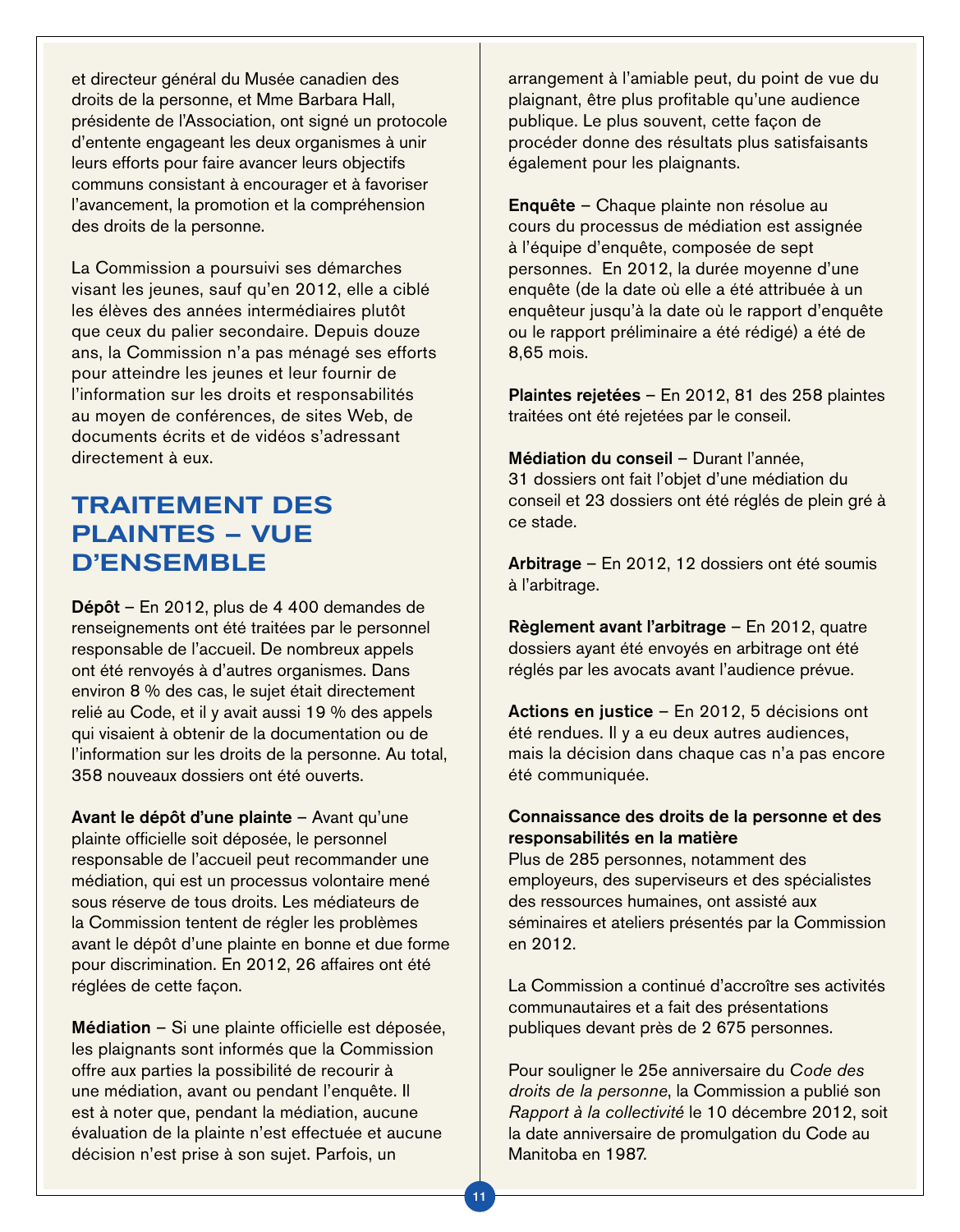# **STATISTICS**



# Total Complaints Registered = 241

| Area                         | Pre-complaint<br><b>Resolution</b> | Pre-Board<br><b>Settlements</b> | Withdrawn /<br>Abandoned | <b>Dismissed by</b><br><b>Board</b> | <b>Terminated</b><br>Other /<br><b>Offer Found</b><br>Reasonable | <b>Settled</b><br><b>By Board</b><br><b>Directed</b><br><b>Mediation</b> | <b>Referred to</b><br>Adjudication | <b>Settled</b><br>Prior to<br>Adjudication |
|------------------------------|------------------------------------|---------------------------------|--------------------------|-------------------------------------|------------------------------------------------------------------|--------------------------------------------------------------------------|------------------------------------|--------------------------------------------|
| Age                          | $\mathbf 0$                        | $\overline{4}$                  | $\mathbf 0$              | 6                                   | $\mathsf{O}$                                                     | $\mathsf{O}$                                                             | $\mathbf 0$                        | $\mathbf{1}$                               |
| Ancestry                     | 3                                  | 4                               | 8                        | 18                                  | 0                                                                | 0                                                                        | 0                                  | 0                                          |
| National Origin              | $\mathbf 0$                        | $\mathsf{o}$                    | $\mathbf 0$              | $\overline{4}$                      | $\mathsf{o}$                                                     | $\mathsf{O}$                                                             | $\mathbf{1}$                       | 0                                          |
| Ethnic Origin                | $\mathbf 0$                        | $\Omega$                        | $\Omega$                 | 1                                   | 0                                                                | 0                                                                        | 0                                  | 0                                          |
| <b>Disability</b>            | 15                                 | 43                              | 23                       | 30                                  | $\mathsf{O}$                                                     | 15                                                                       | $\mathbf{1}$                       | $\overline{2}$                             |
| Marital/Family               | 2                                  | З                               | 4                        | 3                                   | 0                                                                | 1                                                                        | 0                                  | 0                                          |
| <b>Political Belief</b>      | $\mathbf 0$                        | $\mathsf{o}$                    | $\mathsf{O}$             | $\overline{2}$                      | $\mathsf{o}$                                                     | $\mathsf 0$                                                              | $\mathbf 0$                        | 0                                          |
| Religion                     | 1                                  | 1                               | 0                        | $\,2\,$                             | 0                                                                | 3                                                                        | $\mathsf 0$                        | 0                                          |
| Sex (including<br>Pregnancy) | 3                                  | 13                              | 6                        | 11                                  | $\mathbf 0$                                                      | 4                                                                        | 10                                 |                                            |
| Gender Identity              | $\mathsf O$                        | 0                               | $\mathsf{o}$             | 0                                   | 0                                                                | 0                                                                        | 0                                  | 0                                          |
| Sexual<br>Orientation        | $\mathbf 0$                        | $\mathbf 0$                     | $\mathbf 0$              | $\mathbf 0$                         | $\mathbf 0$                                                      | $\mathsf 0$                                                              | $\mathbf 0$                        | $\Omega$                                   |
| Social<br>Disadvantage       | $\mathbf 0$                        | 0                               | $\mathsf{o}$             | $\mathbf 0$                         | 0                                                                | 0                                                                        | 0                                  | 0                                          |
| Source of<br>Income          | $\mathbf 0$                        | $\mathbf 0$                     | $\mathbf{O}$             | $\mathbf{1}$                        | $\mathsf{O}$                                                     | $\mathbf 0$                                                              | $\mathbf 0$                        | $\Omega$                                   |
| Other                        | $\overline{2}$                     | 1                               | $\overline{2}$           | 3                                   | $\Omega$                                                         | $\Omega$                                                                 | $\Omega$                           | $\Omega$                                   |
| <b>TOTALS</b>                | 26                                 | 69                              | 43                       | 81                                  | 0                                                                | 23                                                                       | 12                                 | 4                                          |

# Files Closed by Grounds up to December 31, 2012

Total Complaints by Grounds December 31, 2012 258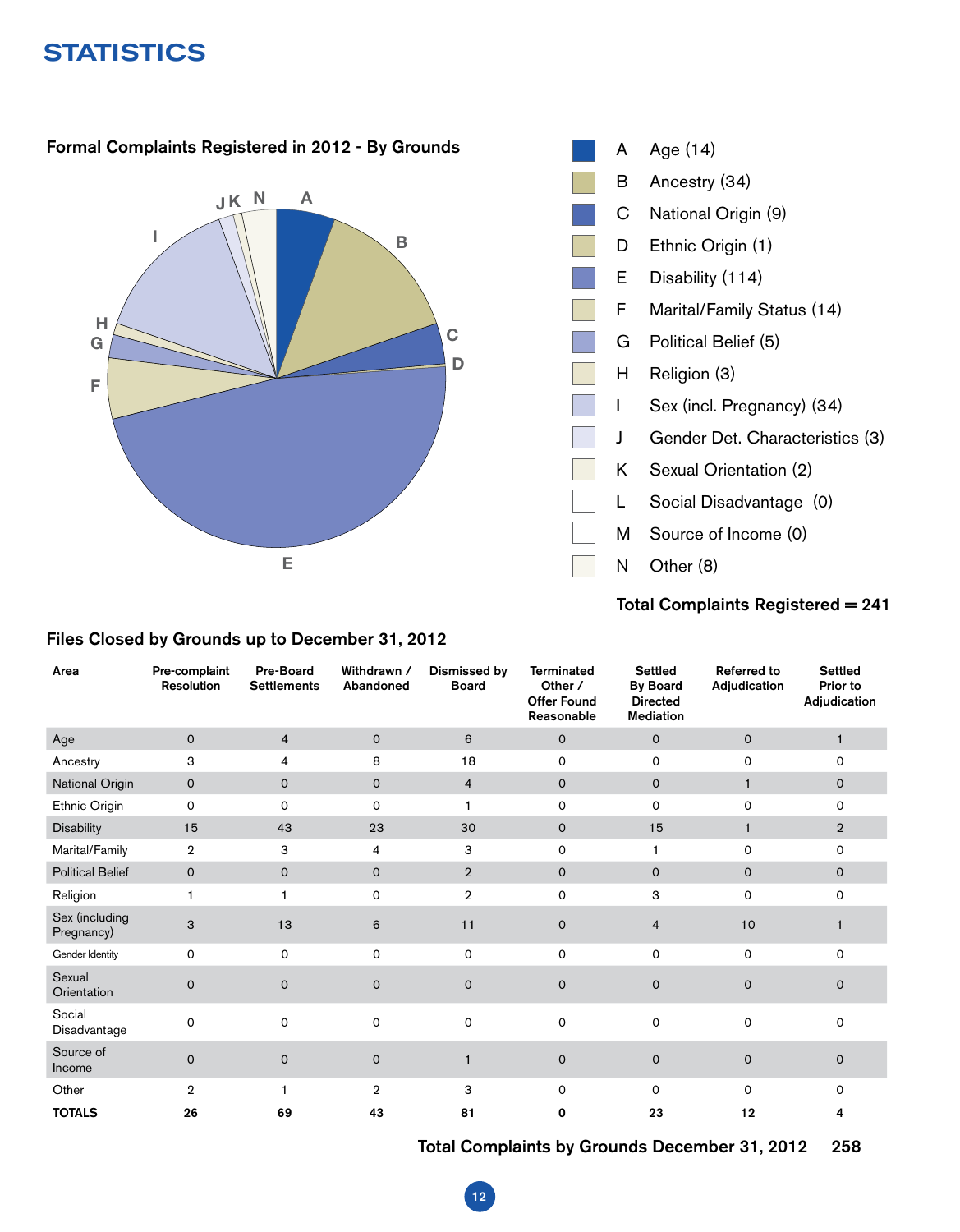# Formal Complaints Registered in 2012 - By Area



### Files Closed by Area up to December 31, 2012

| Area            | Pre-complaint<br>Resolution | Pre-Board<br><b>Settlements</b> | Withdrawn /<br>Abandoned | Dismissed by<br>Board | <b>Terminated</b><br>Other /<br><b>Offer Found</b><br>Reasonable | <b>Settled</b><br><b>By Board</b><br><b>Directed</b><br><b>Mediation</b> | <b>Referred to</b><br>Adjudication | Settled<br>Prior to<br>Adjudication |
|-----------------|-----------------------------|---------------------------------|--------------------------|-----------------------|------------------------------------------------------------------|--------------------------------------------------------------------------|------------------------------------|-------------------------------------|
| <b>Services</b> | 7                           | 10                              | 7                        | 24                    | $\mathbf{O}$                                                     |                                                                          |                                    | $\mathbf 0$                         |
| Employment      | 15                          | 57                              | 34                       | 52                    | 0                                                                | 22                                                                       | 11                                 | 4                                   |
| Contracts       | $\mathbf 0$                 | $\mathbf 0$                     | $\mathbf 0$              | $\Omega$              | 0                                                                | $\mathbf 0$                                                              | $\mathbf 0$                        | $\mathbf 0$                         |
| Housing         | 4                           | $\mathbf{2}$                    | $\mathbf{2}$             | 5                     | 0                                                                | $\mathbf 0$                                                              | $\mathbf 0$                        | 0                                   |
| Other           | $\mathbf 0$                 | $\mathbf 0$                     | $\mathbf 0$              | $\Omega$              | $\mathbf{O}$                                                     | $\mathbf 0$                                                              | $\mathbf 0$                        | $\mathbf 0$                         |
| <b>TOTALS</b>   | 26                          | 69                              | 43                       | 81                    | 0                                                                | 23                                                                       | 12                                 | 4                                   |

13

Total Complaints by Area December 31, 2012 258

### Formal Complaints Registered in 2012 - By Nature of Allegations





# Total Complaints Registered = 241

### Files Closed by Nature of Allegation December 31, 2012

| <b>Nature of Allegation</b> | <b>Number of Complaints</b> |
|-----------------------------|-----------------------------|
| Sexual Harassment           | 15                          |
| Other Harassment            | 12                          |
| Reasonable Accommodation    | 92                          |
| Differential Treatment      | 133                         |
| Reprisal                    | 6                           |

### Total Complaints by Nature of Allegation = 258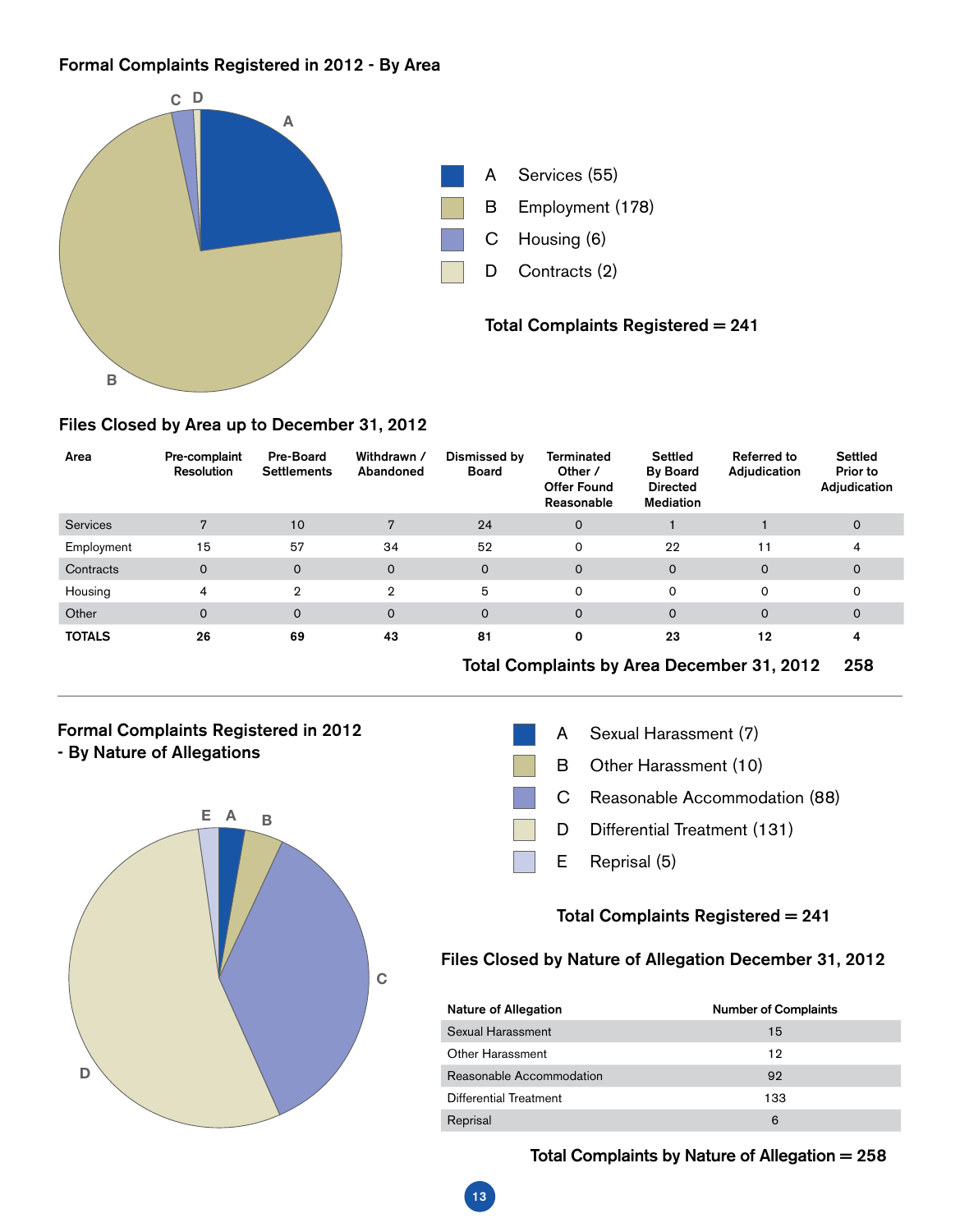# MANITOBA HUMAN RIGHTS COMMISSION ORGANIZATION CHART • 2012